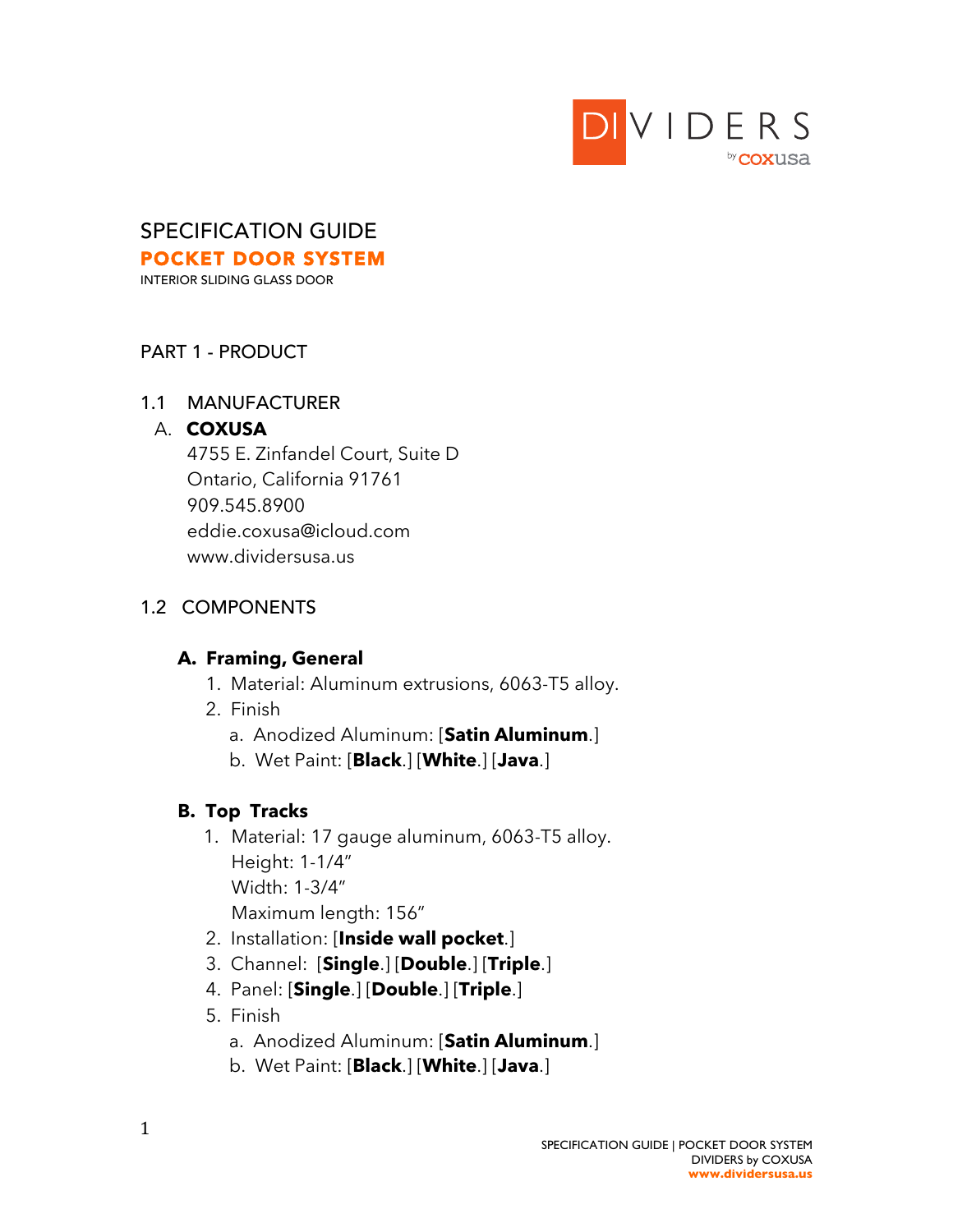

#### **C. Bottom Tracks**

# 1. **No floor tracks required.**

#### **D. Doors**

1. Stiles and Rails

# a. **Vertical stiles**

Material: 17 gauge aluminum, 6063-T5 alloy. Height: 1-1/2" Width: 1-5/16" Maximum length: 193"

# b. **Horizontal rails** (**Top and Bottom**)

Material: 17 gauge aluminum, 6063-T5 alloy. Height: 1-5/8" Width: 1-5/16"

Maximum length: [**143" Top Rail**.] [**156" Bottom Rail**.]

c. **Maximum panel weight**: 180 lb.

# 3. Mullions

- a. H-Bar: Glazed-in aluminum bars. [**1.5 inch**] sight line.
- b. Plant-On Strips: [**1 inch**] sight line.
	- 1. [**Single-Sided**] décor strips with adhesive backing.
	- 2. [**Double-Sided**] décor strips with adhesive backing.

# **E. Glass**

- 1. Monolithic Glass: 3mm thick with safety film backing. a. Back-Painting: [**White**.] [**Black**.]
- 2. Laminated Glass
	- a. [**White**] laminated glass, 6mm thick with opaque interlayer.
- 3. Mirror: Mirror with safety film backing.
- 4. Monolithic Tempered Glass: [**3mm - 6mm**]
	- a. Any tempered glass with glazing patterns [**acid etched**] [**frosted**] [**linen**].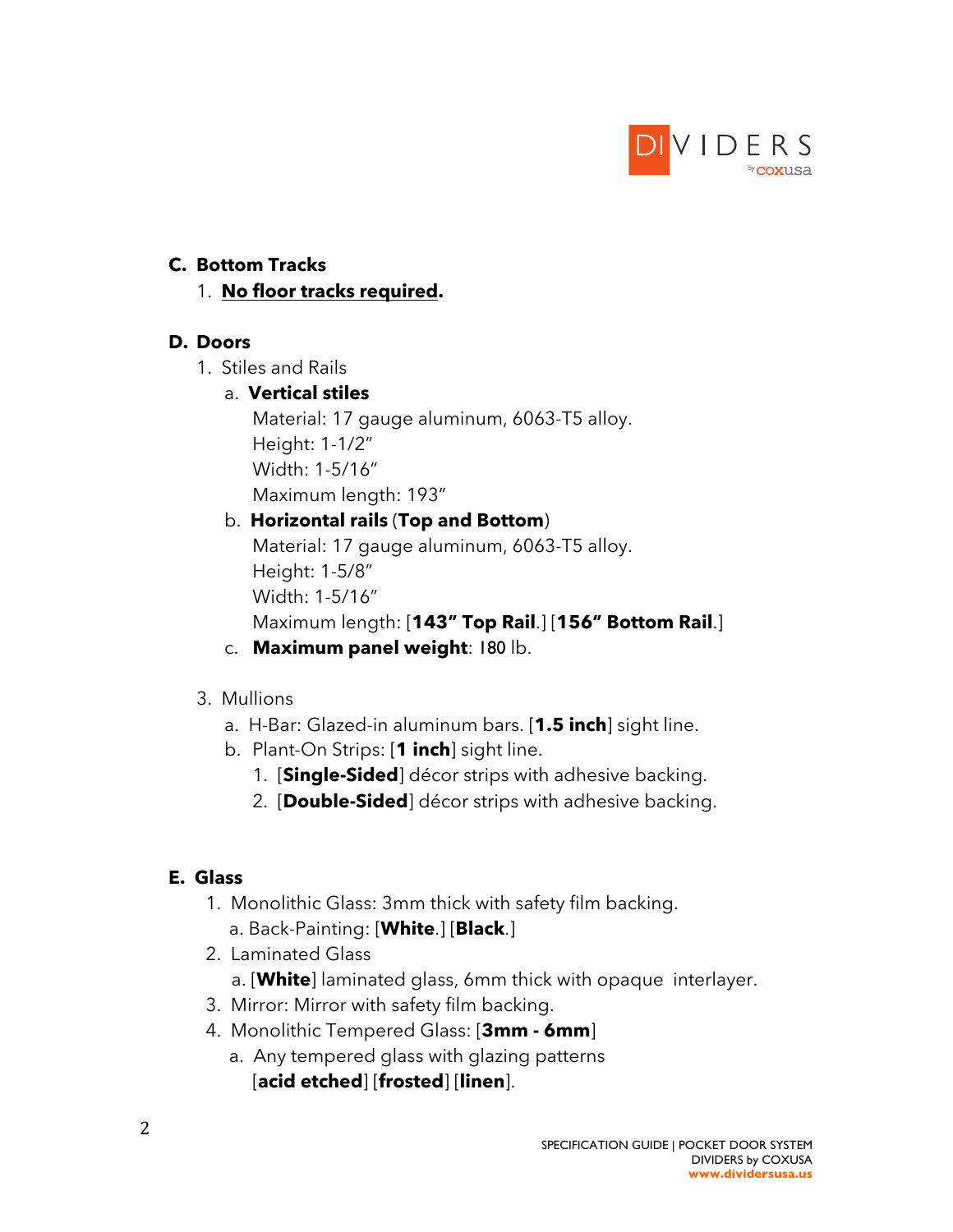

#### **1.3 HARDWARE**

- A. Latches and Pulls [**Privacy**.] [**Passage**.]
	- 1. **Over Glass Latch (H-479)**

Material: Polycarbonate with monofilament line. Dimensions: 7/8" x 2-3/4"

#### 2. **Recessed Pocket Door Edge Pull (H-485)**

 Material: Polycarbonate housing with Zinc AG40A lever pull. Dimensions: 3/4" x 2-5/8

# 3. **In-Stile Latch (H-481)**

 Material: Polycarbonate with monofilament line. Dimensions: 1-1/8" x 3"

# 4. **Recessed Stile Pull (H-514)**

Material: Polycarbonate. Dimensions: 7/8" x 2-5/8"

# B. Top Roller Assembly

Each top roller system consists of 2 top rollers with 4 nylon wheels with ball bearing axles. Roller assembly features an anti-jump design that provides a ¾" vertical adjustability.

C. Track Stop

# **1.4 FABRICATION AND ASSEMBLY**

- A. Door Design
	- 1. 2-Lite: Divided horizontally into 2 lights.
	- 2. 3-Lite: Divided horizontally into 3 lights.
	- 3. 4 Lite: Divided horizontally into 4 lights.
	- 4. 5 Lite: Divided horizontally into 5 lights.